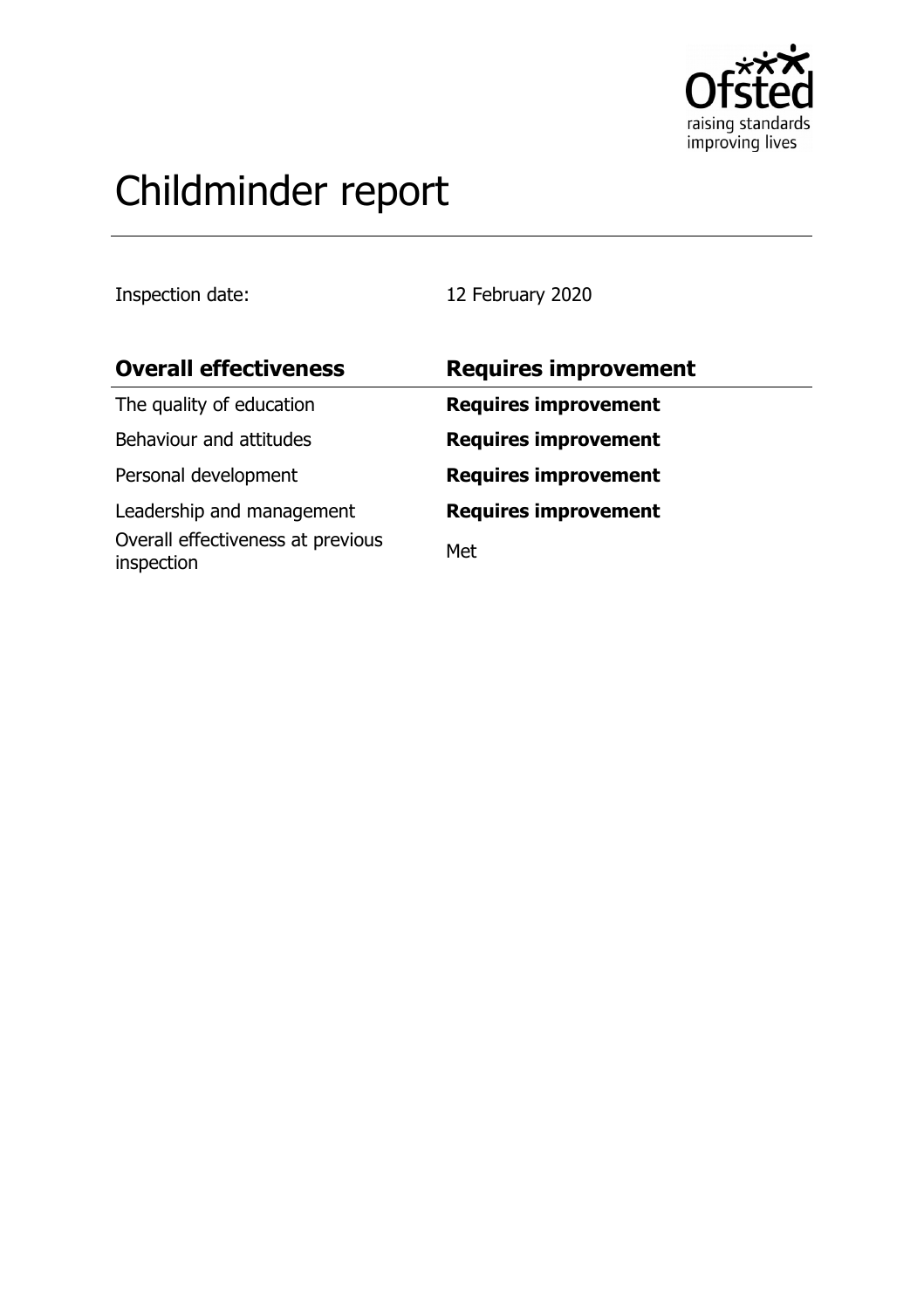

# **What is it like to attend this early years setting?**

#### **The provision requires improvement**

Some children enjoy resources that are appropriate for their age and stage of development and capture their interests. For example, they spend long periods engaged in playing with the cars and road track. They use the skills they have developed previously to put the track together and enjoy talking to the childminder as they play. However, the childminder does not plan specific activities for all children with the intention for children to progress to the next level in their development. As a result, some children, particularly babies, spend long periods without playing or engaging with the childminder and/or other children. This limits the progress they make. The childminder values children's home language and incorporates familiar words in conversation with older children to help their understanding. Some children, including those who speak English as an additional language, show they enjoy learning familiar rhymes as they sing 'The wheels on the bus' while they play. However, the childminder uses very little communication and language with babies. For example, the childminder does not engage with babies when changing their nappy and does not always pick up on their attempts at communication when feeding them.

## **What does the early years setting do well and what does it need to do better?**

- $\blacksquare$  The childminder has not identified weaknesses in the quality of teaching. The childminder does not fully understand their role and responsibilities to provide all children with high-quality teaching and opportunities for them to learn. As a result, some children, particularly babies, do not make as much progress as they could.
- The childminder uses knowledge of some children's interests to engage them in play and learning. However, the childminder does not have enough knowledge of how children learn best, to support them to the next stage in their development.
- $\blacksquare$  The childminder completes the progress check for children at age two years. However, checks do not clearly identify the child's development in all prime areas, their strengths and any delays in the child's development, as required.
- $\blacksquare$  Children learn about sharing with one another. The childminder supports children to behave in appropriate ways, such as helping with tidying away the toys. However, the childminder does not always do enough to understand why children continue to display unwanted behaviour and do not respond to requests. This does not fully support their emotional development.
- $\blacksquare$  Children learn skills to become independent. For example, the childminder supports children who are learning to use the toilet effectively. Children learn to take care of their personal hygiene routines, such as washing their hands before meals.
- $\blacksquare$  The childminder provides children with routine, and children show they feel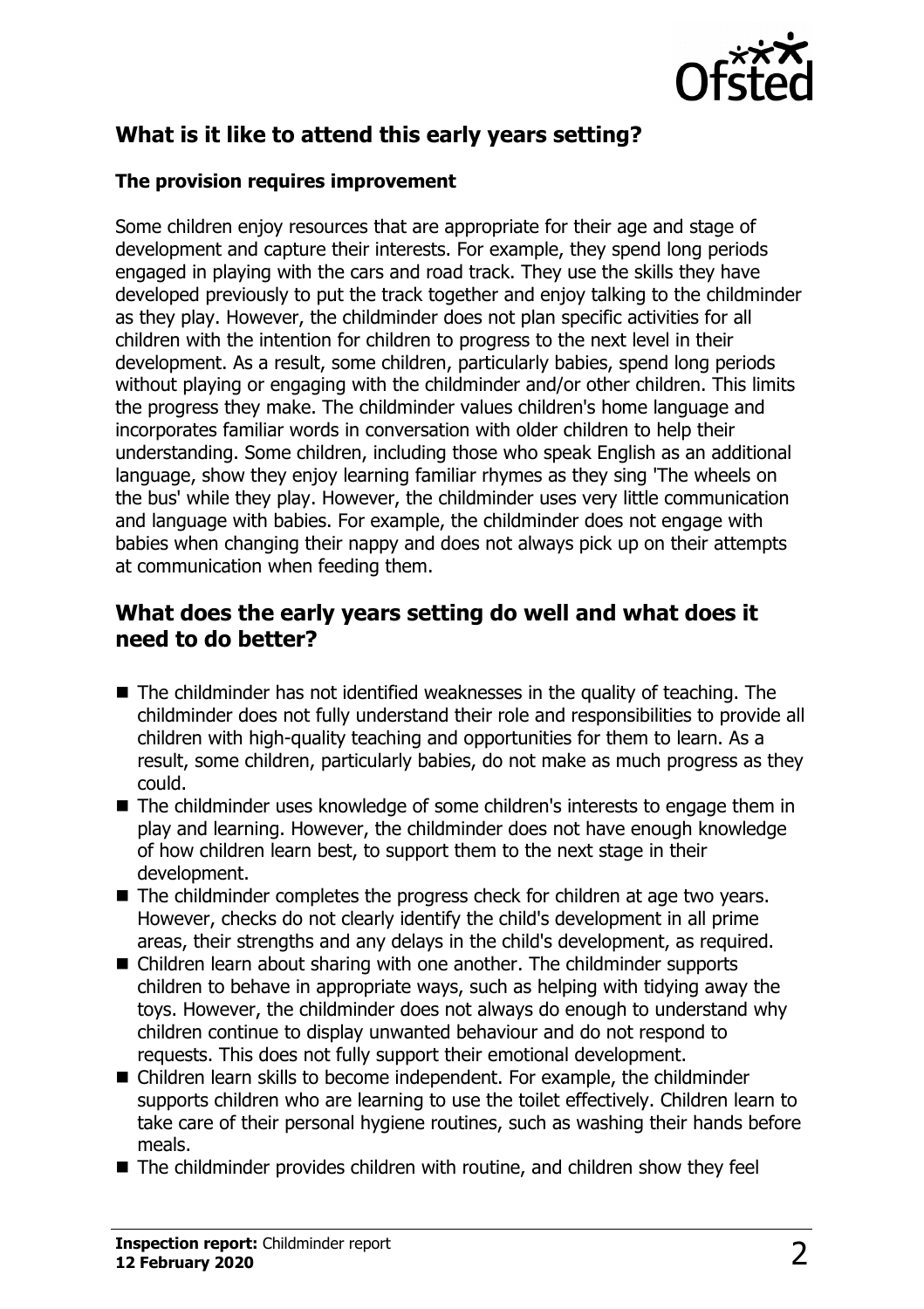

secure, for example when they ask the childminder to play with them. Children learn about road safety when the childminder takes them on outings to the local community. This also helps children learn about the world around them.

■ The childminder does not fully promote children's health and well-being. For example, fresh drinking water is not always available and accessible to children, as required. In addition, sometimes the childminder does not store and prepare food children bring from home in line with food hygiene requirements.

# **Safeguarding**

The arrangements for safeguarding are effective.

The childminder has completed a safeguarding course that helps them to be able to respond to concerns about a child's welfare or in the event of an allegation against someone living or working on the premises. The childminder knows about child protection and wider safeguarding issues, such as extremism. The childminder is mindful of children's safety and ensures that the premises are safe.

## **What does the setting need to do to improve?**

|                                                                                                                                                                                                                             | Due date   |
|-----------------------------------------------------------------------------------------------------------------------------------------------------------------------------------------------------------------------------|------------|
| ensure food provided for children is<br>stored and prepared in line with food<br>standards and safety guidelines, and<br>fresh drinking water is available and<br>accessible for children at all times, as<br>required      | 27/03/2020 |
| improve understanding of the<br>childminder's role in observing and<br>assessing children's development,<br>planning activities and communicating<br>with children so that all children make<br>the best possible progress. | 27/03/2020 |

#### **To meet the requirements of the early years foundation stage, the provider must:**

#### **To further improve the quality of the early years provision, the provider should:**

 $\blacksquare$  implement effective systems to evaluate and improve the quality of care and education provided.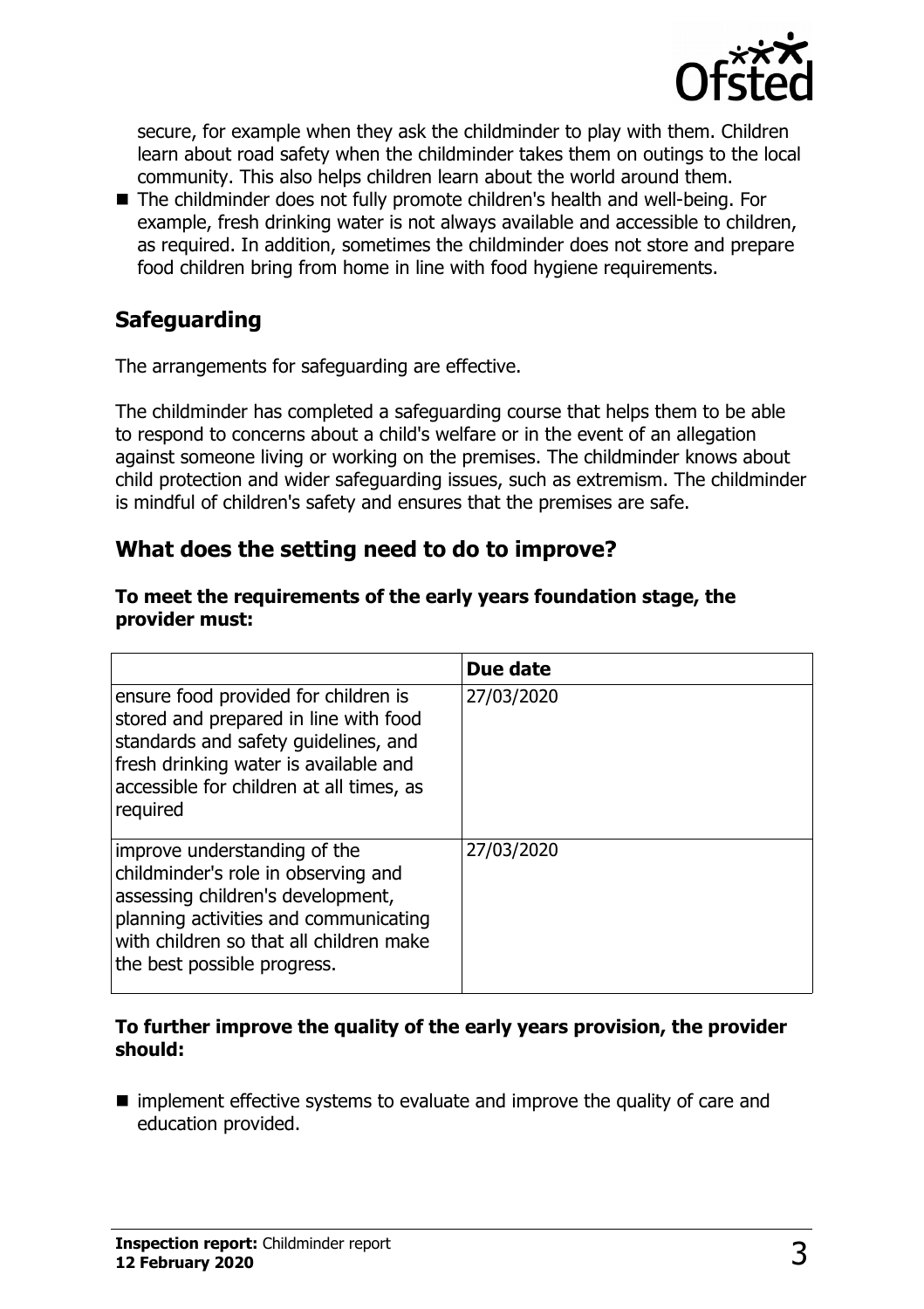

| <b>Setting details</b>        |                                                                                      |
|-------------------------------|--------------------------------------------------------------------------------------|
| Unique reference number       | EY426215                                                                             |
| Local authority               | Wandsworth                                                                           |
| <b>Inspection number</b>      | 10083058                                                                             |
| <b>Type of provision</b>      | Childminder                                                                          |
| <b>Registers</b>              | Early Years Register, Compulsory Childcare<br>Register, Voluntary Childcare Register |
| Day care type                 | Childminder                                                                          |
| Age range of children         | $0$ to $3$                                                                           |
| <b>Total number of places</b> | 4                                                                                    |
| Number of children on roll    | $\overline{2}$                                                                       |
| Date of previous inspection   | 28 February 2014                                                                     |

## **Information about this early years setting**

The childminder registered in 2011. The childminder's home is situated on the first floor of a terraced house. The lounge and bedroom of the childminder's home are used for childminding. The childminder operates from Monday to Friday, all year round.

# **Information about this inspection**

#### **Inspector**

Sam Colderwood

#### **Inspection activities**

- $\blacksquare$  The childminder led the inspector on a learning walk of the setting. They discussed how the childminder uses the premises and resources for children's care and learning.
- $\blacksquare$  The childminder and the inspector carried out a joint observation together to assess the quality of teaching and learning.
- $\blacksquare$  The inspector observed the children at play and how they interact with one another and the childminder.
- The childminder showed the inspector some documents relating to children and the organisation of the setting, such as policies and procedures.

We carried out this inspection under sections 49 and 50 of the Childcare Act 2006 on the quality and standards of provision that is registered on the Early Years Register. The registered person must ensure that this provision complies with the statutory framework for children's learning, development and care, known as the early years foundation stage.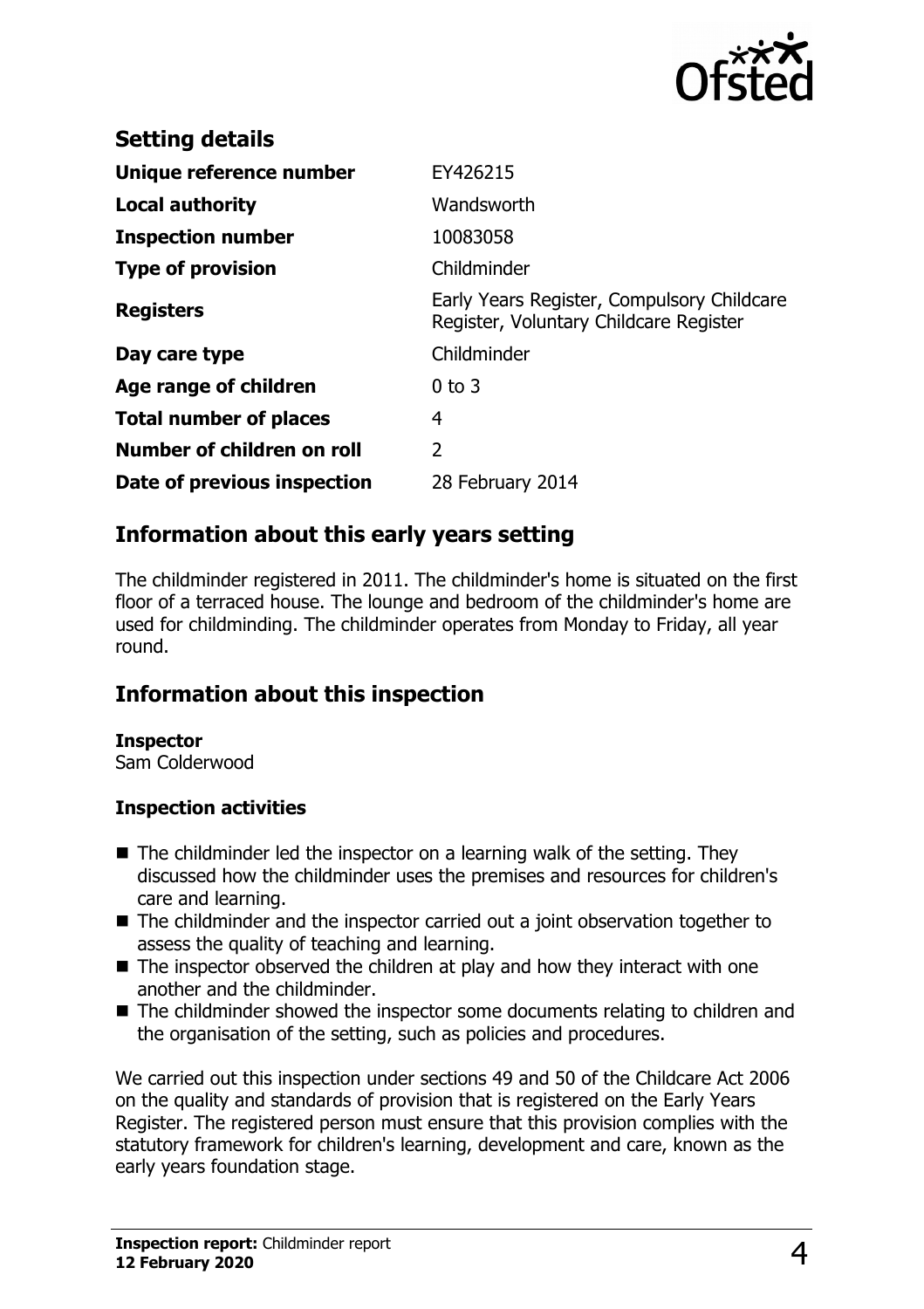

If you are not happy with the inspection or the report, you can [complain to Ofsted.](http://www.gov.uk/complain-ofsted-report)